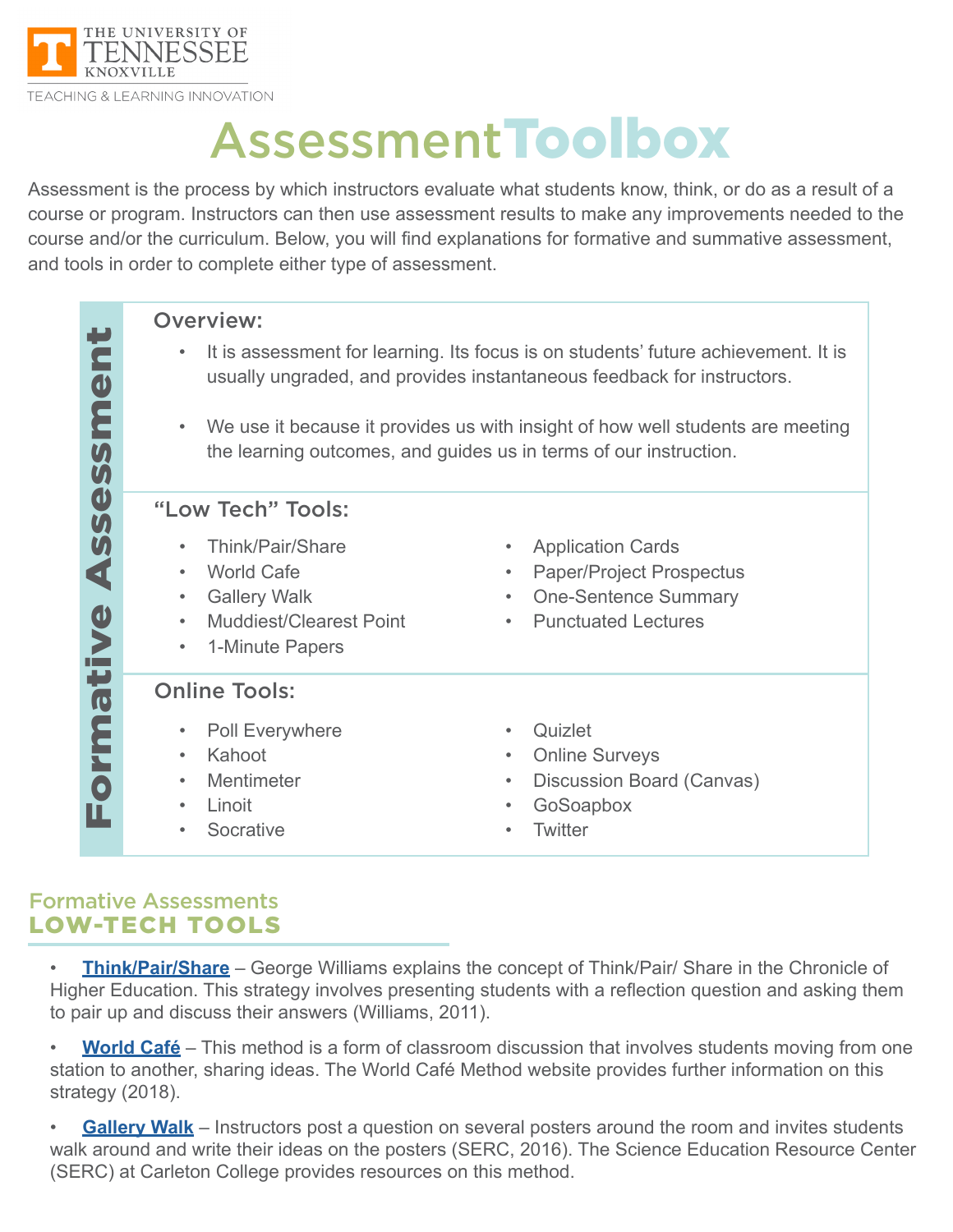• **[Muddiest/Clearest Point](https://cft.vanderbilt.edu/guides-sub-pages/cats/)** – Students write down the "muddiest" and the clearest point of a lecture or a presentation. This strategy is derived from the resource Classroom Assessment Techniques: A Handbook for College Teachers, 2nd edition, by Thomas A. Angelo and K. Patricia Cross (1993). The Center for Teaching (CFT) at Vanderbilt provides information on this strategy.

• **[1 Minute Paper](https://cft.vanderbilt.edu/guides-sub-pages/cats/)** – This activity, also derived from Classroom Assessment Techniques, involves presenting students with an open-ended question and gives them one minute to answer on a sheet of paper or index card.

• **[Punctuated Lectures](https://www.lcc.edu/cte/resources/teachingtips/tip21.aspx)** – This Classroom Assessment Technique provides immediate feedback on how students are learning from a lecture or a demonstration and how their behavior may be influencing the process. The Center for Teaching Excellence (CTE) at Lansing Community College provides information on this strategy.

• **[One Sentence Summaries](http://citl.illinois.edu/citl-101/teaching-learning/resources/teaching-strategies/classroom-assessment-techniques-(cats))** – Students summarize a concept in one sentence. Implementation of this strategy can be found on the Center for Innovation in Teaching and Learning (CITL) website.

• **[Application Cards](https://www.wwu.edu/teachinghandbook/evaluation_of_learning/cat_examples.shtml#application)** – The Western Washington University Teaching Handbook provides resources on how to implement "application cards." For this activity, students write one or more real world applications for a concept on index cards.

• **[Paper / Project Prospectus](http://www.gettysburg.edu/about/offices/ees/institutional_analysis/assessment_/faculty-resources/cats.dot)** – Students write a detailed plan for a project or a paper. The Gettysburg Institutional Analysis website provided templates for implementing this strategy.

### Formative Assessments ONLINE TOOLS

- **[Poll Everywhere](https://www.polleverywhere.com)** Can be used to ask questions or create polls.
- **[Kahoot](https://www.getkahoot.com)**  A game-based online quiz tool. Can be used in large classes: https://www.getkahoot.com
- **[Mentimeter](https://www.mentimeter.com/)** Can be used to ask questions, create polls, and create online quizzes.
- **[Lino](http://en.linoit.com/)** Can be used to brainstorm ideas or answer questions.
- **[Twitter](https://twitter.com/)** Can be used to ask questions or field responses to questions.
- **[Socrative](http://www.socrative.com/)** Can be used to create quizzes and exit tickets for easy assessment of student learning.
- **[Quizlet](http://www.quizlet.com  )** Creates flashcards for students and can be used to create quizzes for large classes.
- **[GoSoapBox](http://www.gosoapbox.com/)** A web-based clicker tool that checks for student understanding of concepts.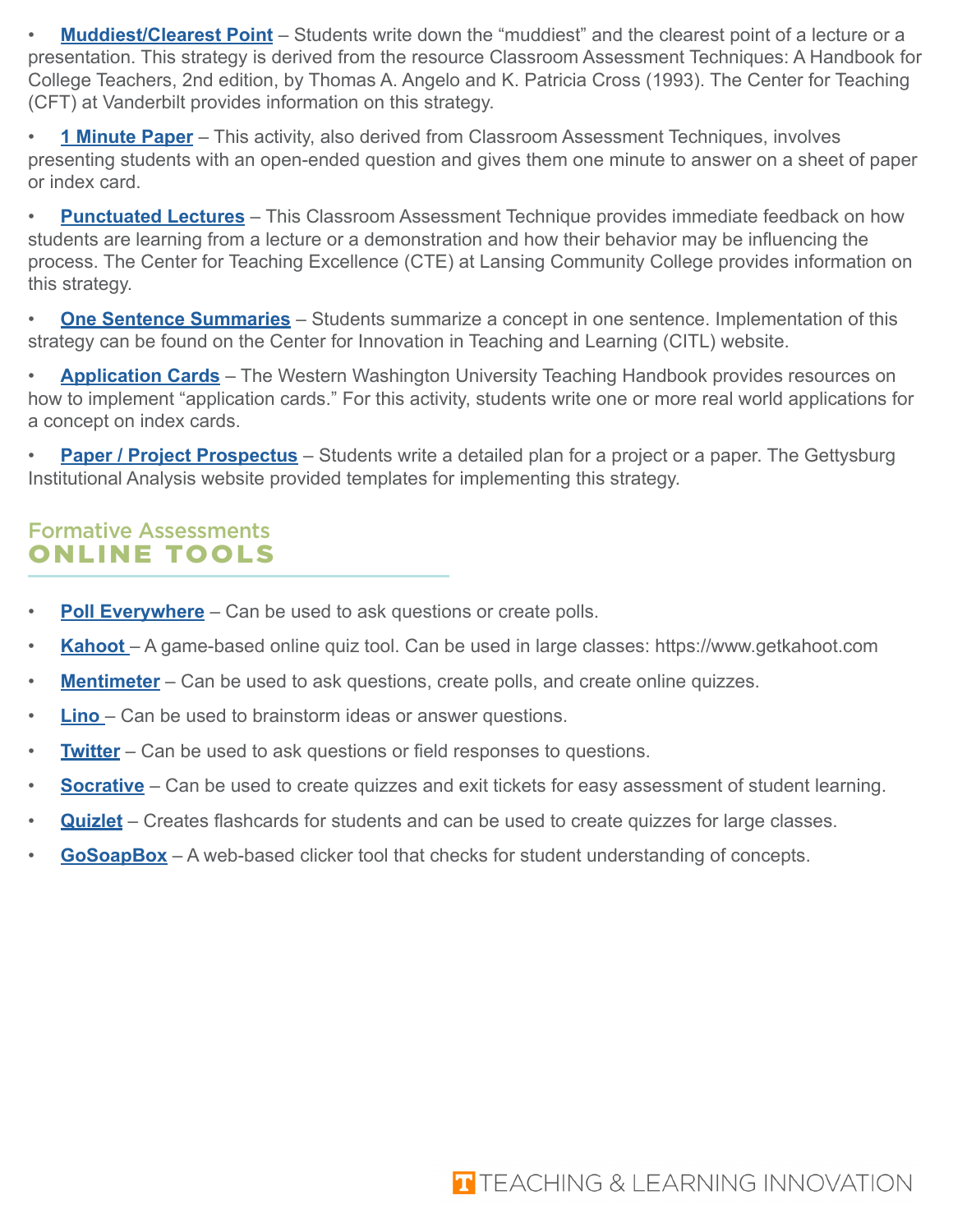#### Overview:

- It is assessment of learning. It assesses what has been learned in the past. It is usually graded, and serves as culminating activities for demonstrating student learning of an outcome.
- We use it because it provides us with feedback that ultimately can be used to improve our program(s) as a whole.

#### Traditional Tools:

- Multiple-choice/short answer exams
- Essay tests
- Research papers
- Oral Presentations
- Team Projects
- Literature Review
- Thesis/Dissertation
- Lab report
- Web pages
- Case studies

#### AlternativeTools:

- Group/Two-Stage Exams
- ePortfolios
- Prezis
- Visual Essays
- Gaming

## Summative Assessments ADDITIONAL RESOURCES

**[Carl Wieman from the Stanford University Teaching Commons](https://teachingcommons.stanford.edu/teaching-talk/turn-exam-learning-experience-two-stage-exams)** explains how to create and implement group and two-stage exams.

**[The Higher Education Academy](https://www.heacademy.ac.uk/knowledge-hub/gamification-and-games-based-learning)** looks at how to implement gaming in your course, along with examples and resources.

- **[English instructor Virginia Kearney](https://owlcation.com/academia/How-to-Write-a-Visual-Essay)** explains how to "write" a visual essay.
- **[Prezi](https://prezi.com)** provides visually stimulating presentation software that can be used in lieu of Powerpoint.

**[San Francisco State University](https://eportfolio.sfsu.edu/faculty/intro)** delves into the value of ePortfolios and how to implement and assess them.